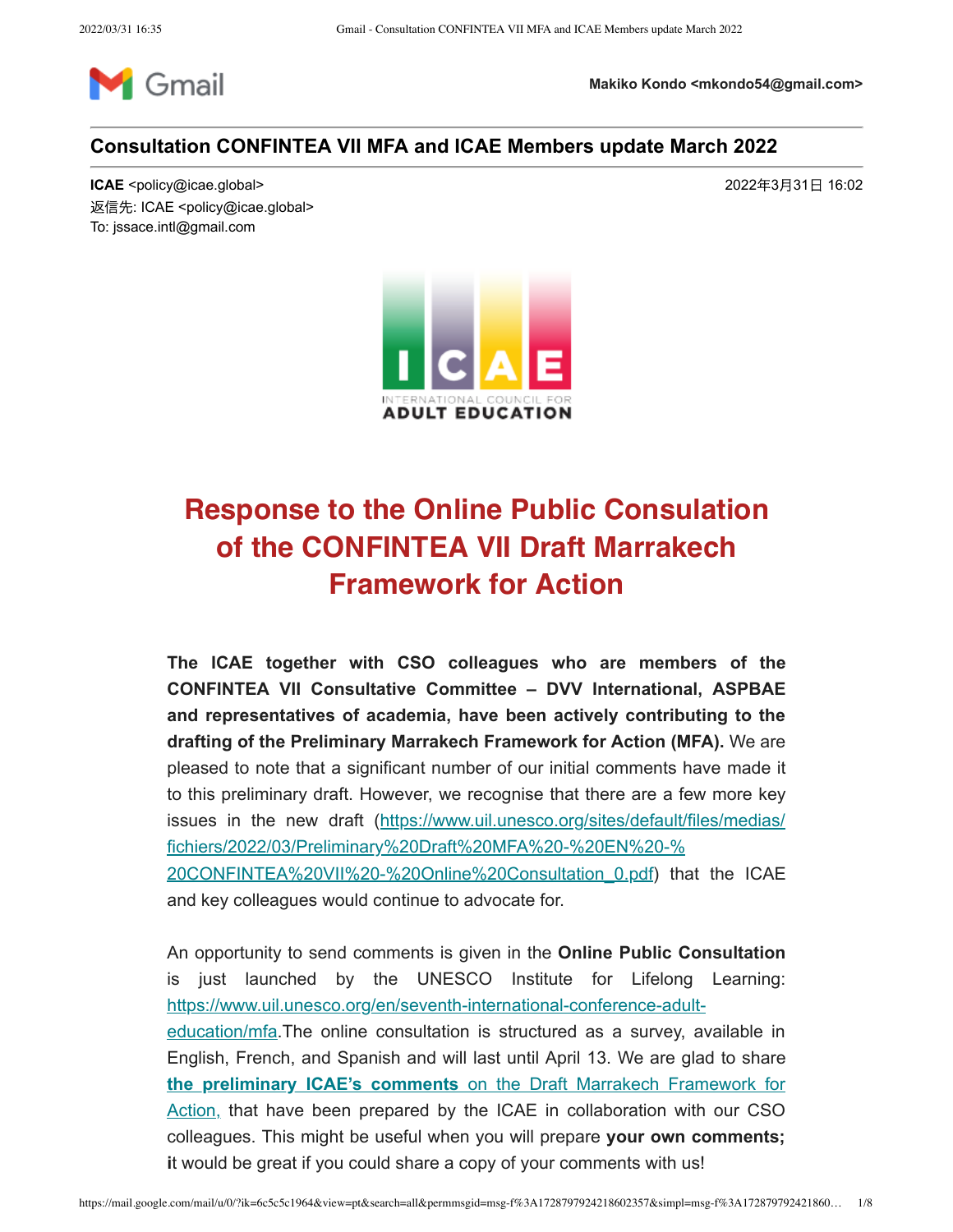Important information about the survey: Please note the text box to add comments or suggestions will open after you click YES or NO, depending on the question!

We aim to provide you with a more detailed guide to the online survey through a **Global Briefing on the Online Public Consultation; on Monday, at 3 pm Paris time,** 

**Zoom link** https://us06web.zoom.us/j/87369201380?pwd= SHJCTDNETlQzdmh5UjJHdituUUJVQT09 **Meeting ID: 873 6920 1380**

**Passcode: 205335**

After the conclusion of the online consultation, the comments will be consolidated, and a Draft Marrakech Framework for Action will be prepared and translated into the six UN languages as the Draft MFA that will be tabled during the CONFINTEA VII Conference in June 2022 in Morocco. This will be one more opportunity to comment the Draft and propose the changes. **A Drafting Committee** will be constituted at the start of the conference to receive final comments. We expect that there will be civil society representation in the Drafting Committee. The final draft will be tabled for adoption by consensus at the conclusion of the Conference.

We are glad to announce that the Consultation process will be supported by a 10-days of Action – **WE ARE ALE campaign** in the social media that will highlight our core principles of justice, well-being and change. We invite you to engage in the campaign to ensure the voices of civil society and the educators, learners and communities we work with will have a Marrakech Framework for Action that will not just shape our ALE practice but help shape our shared future.

Download and read our comments on the Draft MFA here

#### **ICAE members update March 2022**

Dear members,

This monthly ICAE Newsletter includes a variety of updates and events for you:

1. Update on Pre-CONFINTEA Activities in North America (Tom Sork, ICAE Vice President in North America)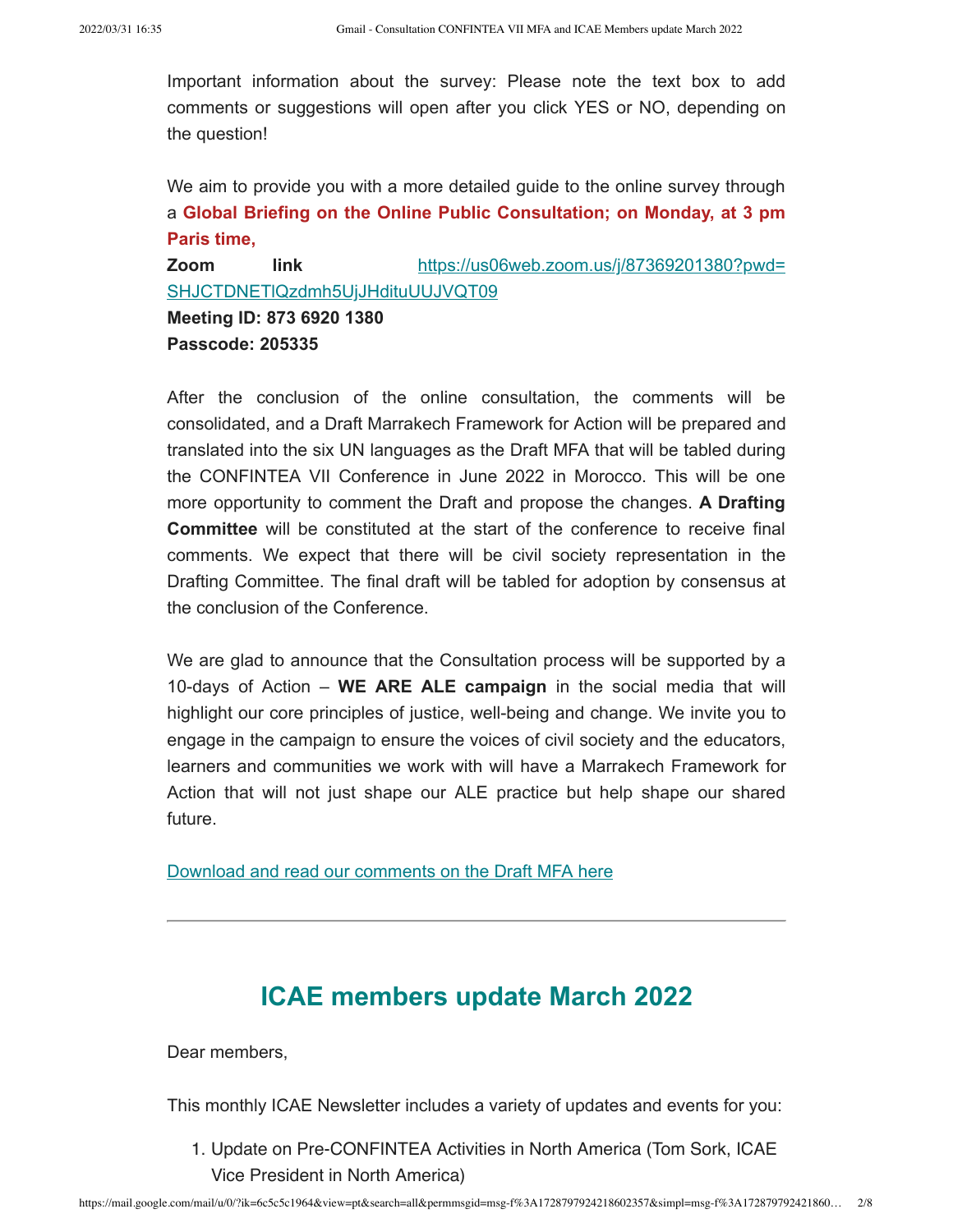- 2. Appeal for the immediate release of Sergey Priyma, chairman of the Ukrainian Association of Learning Cities
- 3. ICAE and EASG at the ECOSOC Partnership Forum 2022
- 4. DVV International Webinar on the we-are-ale campaign
- 5. SAFE Project website and research report published

We hope you will enjoy the read :)

Your ICAE Team

## **Update on Pre-CONFINTEA VII Activites in Latin America**

#### **Timothy Ireland, ICAE Vice-president, Latin America**

The month of March has already proved that civil society organizations in Latin America are alive, well and busily preparing for the upcoming CONFINTEA VII despite all the uncertainties which still surround it.

The Latin American Platform of Regional Networks for Youth and Adult Education, set up during the preparations for the Latin American sub-regional consultation in July/2021, must be seen as one of the important conquests for ALE in Latin America. To have all the Regional Networks for Youth and Adult Education speaking with one voice lends greater strength to their demands and recommendations. The two Regional Meetings on 9<sup>th</sup> and 11<sup>th</sup> March, were well attended with well over 100 participants in each. The Platform is now preparing a 10-point manifesto to be released as soon as possible as well as a devolution for the participants of the recommendations formulated in the country working groups. With this, the Platform seeks to contribute to the mobilization of the ALE community in each country and provide inputs for the online Consultation on the Marrakech Framework of Action which should take place shortly, according to UIL.

The International meeting organised by the UNESCO Chair in Youth and Adult Education (EPJA) at the University of the Republic in Montevideo, Uruguay, also provided an important space for discussions on ALE in Latin American in the perspective of CONFINTEA VII. The ICAE took part in a panel discussion along with other members of the Platform on the current situation of youth and adult education in the region. The meeting concluded with a Declaration endorsed by the participants and the UNESCO Chair.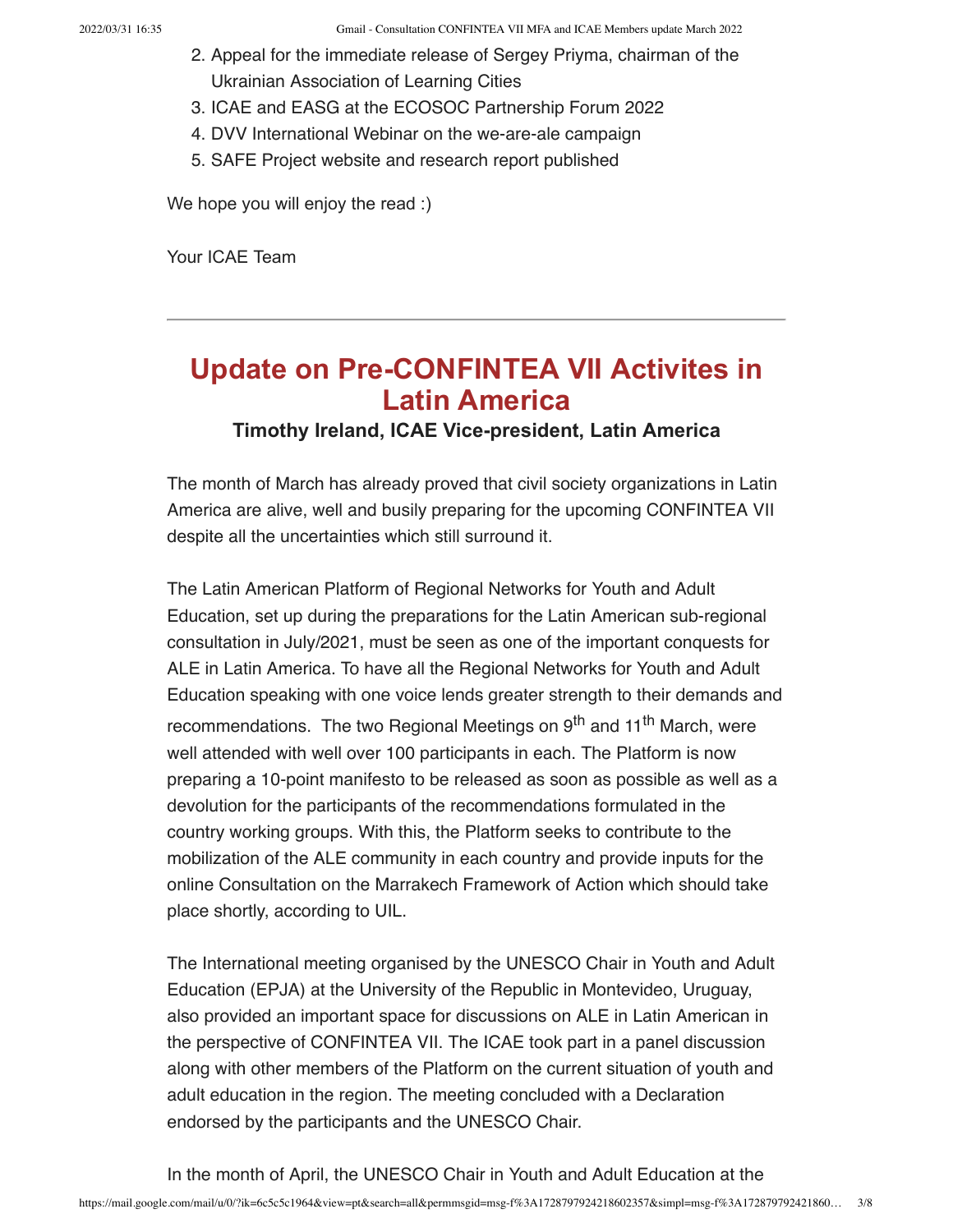2022/03/31 16:35 Gmail - Consultation CONFINTEA VII MFA and ICAE Members update March 2022

Federal University of Paraiba in João Pessoa, Brazil, is organising a live discussion in which professor António Nóvoa, who was a distinguished member of the International Commission of the Futures of Education and of the Confintea Consultative Committee will situate the CONFINTEA discussions in the light of the findings and recommendations of the "Reimagining our futures together" Report on 28<sup>th</sup> April.

It is worth remembering what Julius Nyerere, the ICAE's first president, said at the ICAE's first World Assembly held in Dar-es-Salaam, in 1976:  $\mathcal{F}(\ldots)$  there is a saying that nothing which is easy is worth doing, and it could never be said that adult education is not worth doing! For it is the key to the development of free men and free societies. Its function is to help men to think for themselves to make their own decisions, and to execute these decisions for themselves."

### Appeal for the immediate release of Sergey Priyma

Supporting our member organisation DVV International, ICAE appeals for the immediate release of Sergey Priyma, chairman of the Ukrainian Association of Learning Cities. Mr Priyma was kidnapped in Urkaine on 13 March.

On 13 March 2022 Russian military kidnapped the chairman of the Melitopol (Ukraine) district council Sergey Priyma. The democratically elected local politician was taken away in an unknown direction. Neither his family, nor colleagues and the community of Melitopol know where and in what condition he is.

We know Sergey Priyma as a dedicated local politician who has done a lot for his community and the whole district. He is the chairman of the Ukrainian Association of Learning Cities and one of the initiators for the establishment of learning cities in the Ukraine. With his support several Ukrainian cities joined the UNESCO Global network of learning cities.

As participant of numerous international projects and initiatives Mr Priyma is an activist and advocate for the right to education at any age, argues for humanistic values and promotes good governance and active participation of citizens in democracy.

We, the undersigned organisations, condemn the Russian aggression against Ukraine and the violence and terror against civilians.

We call on the occupational forces of the Russian Federation in Ukraine to release Mr Priyma immediately!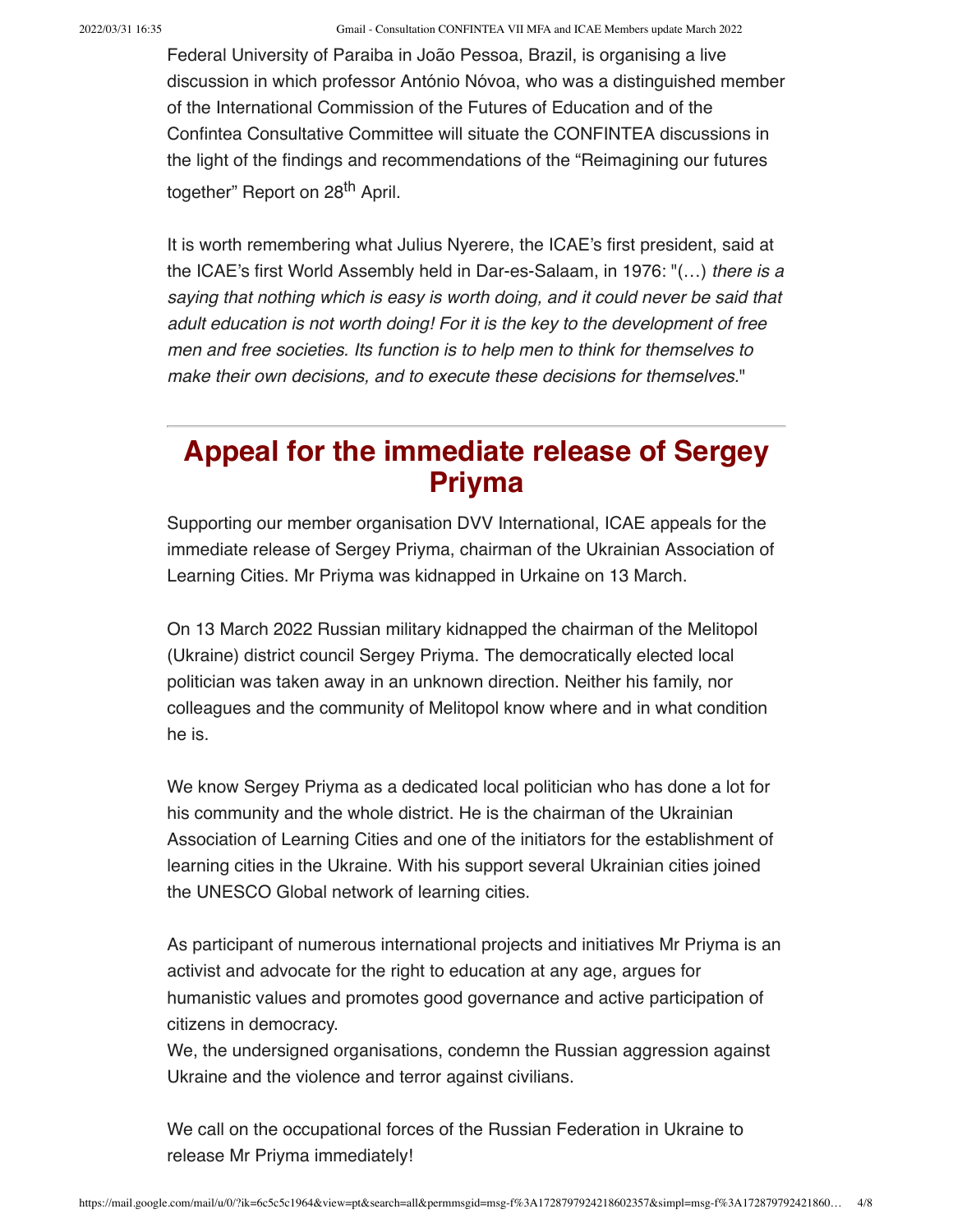Read the appeal here: https://www.dvv-international.de/en/ourwork/news/detail/appeal-to-release-sergey-priyma

### ICAE and EASG at the ECOSOC Partnership Forum 2022

The 2022 ECOSOC Partnership Forum was be held on 2 February 2022 on the "Building back better from the coronavirus disease (COVID-19) while advancing the full implementation of the 2030 Agenda for Sustainable **Development".** Multiple actors and stakeholders participated, including countries, the United Nations system, including international financial institutions, as well as international organizations, parliamentarians, local governments, non-governmental organizations, the private sector, civil society, scientists, academia, women, youth and others.

Participants debated solutions and policies to overcome the COVID-19 pandemic guided by the SDGs. They were expected to (a) exchange new ideas, expectations and priorities which should be explored further by the Council and the high-level political forum in the following months; and (b) shine the spotlight on forward-looking actions and partnerships by countries and all relevant stakeholders that can help recover from the pandemic and accelerate progress towards the 2030 Agenda.

Katarina Popovic spoke on behalf of the Education and Academia Stakeholder Group (EASG) during a spotlight session on Education for all as a key step of the recovery.

Key Issues discussed

- The impact of the COVID-19 pandemic on education infrastructure and the major challenges faced across the globe to provide free quality education for all
- The particular challenges for access to education faced by marginalised communities were highlighted
- Limitations of online learning

Read more on the session and Katarina Popovic´s session-statement on Lifelong learning in times of COVID-19: education for resilience and transformation on the ICAE-website http://icae.global/en/2022/01/icae-andeasg-at-the-ecosoc-partnership-forum-2022/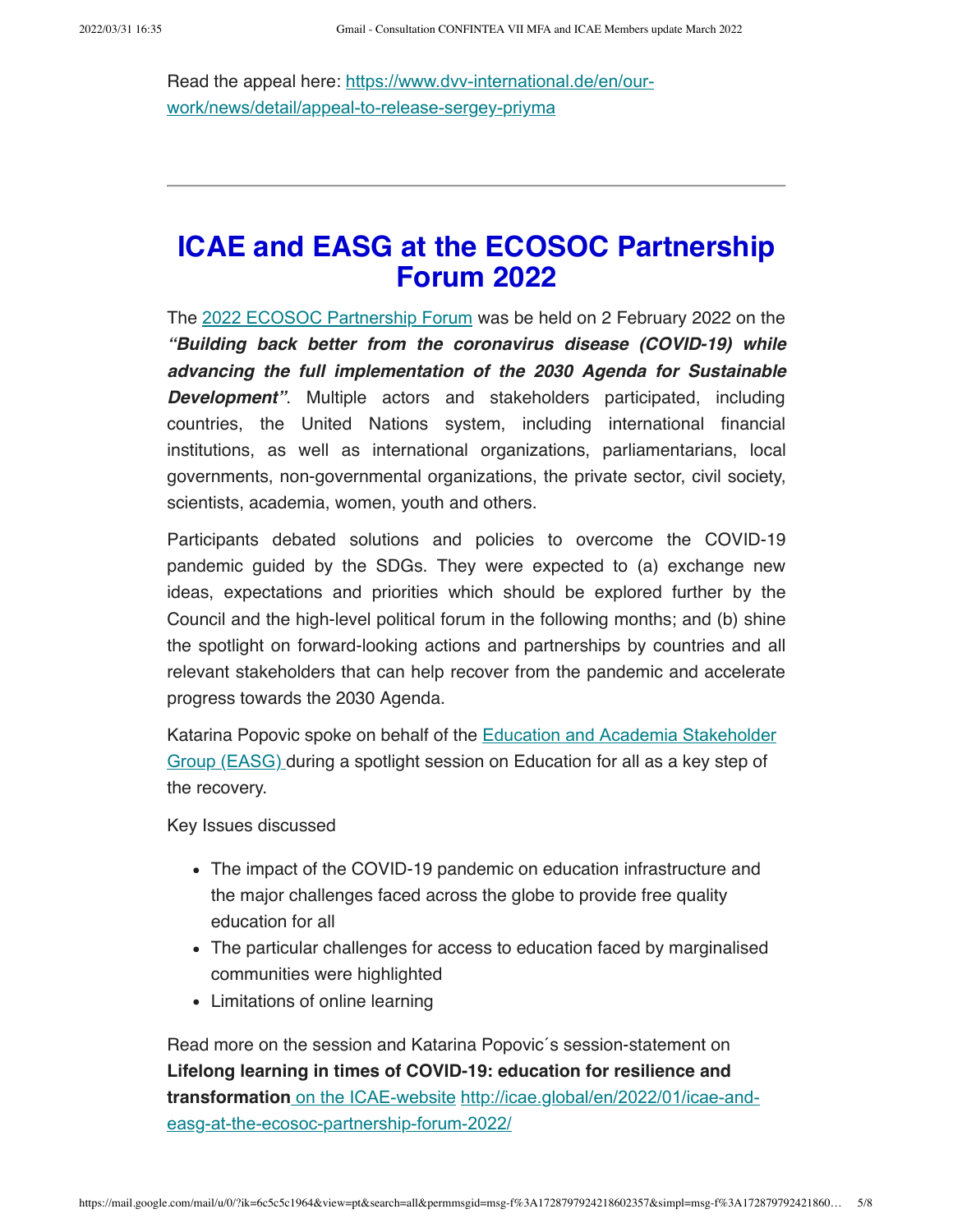

### **DVV International Webinar on the we-are-ale campaign**

Our lobbying efforts for increased attention for adult education repeatedly encounter the difficulty that there is neither a uniform global name nor a uniform understanding of our education sector. For this reason, DVV International led a branding process with the aim of giving adult education a global name and empowering civil society to speak with one voice. As a successful outcome, the international professional community has for the first time created and applied a common, global name and definition of adult learning: ALE. ALE stands for "Adult Learning and Education" and is to be used worldwide.

The International Council of Adult Education (ICAE) is leading a campaign to disseminate the name and understanding of ALE. ICAE is the most important global civil society actor in adult education. DVV International has already committed to support ICAE in campaigning and lobbying and to apply the global name ALE.

#### On 10th March a webinar took place to introduce the campaign to DVV members.

In conversation with Katarina Popovic, General Secretary of ICAE and Professor of Adult Education, the potentials of ALE for the vhs-Landesverbände and Volkshochschulen in Germany were discussed. Using practical examples, the use of ALE and the accompanying lobbying and marketing materials were presented.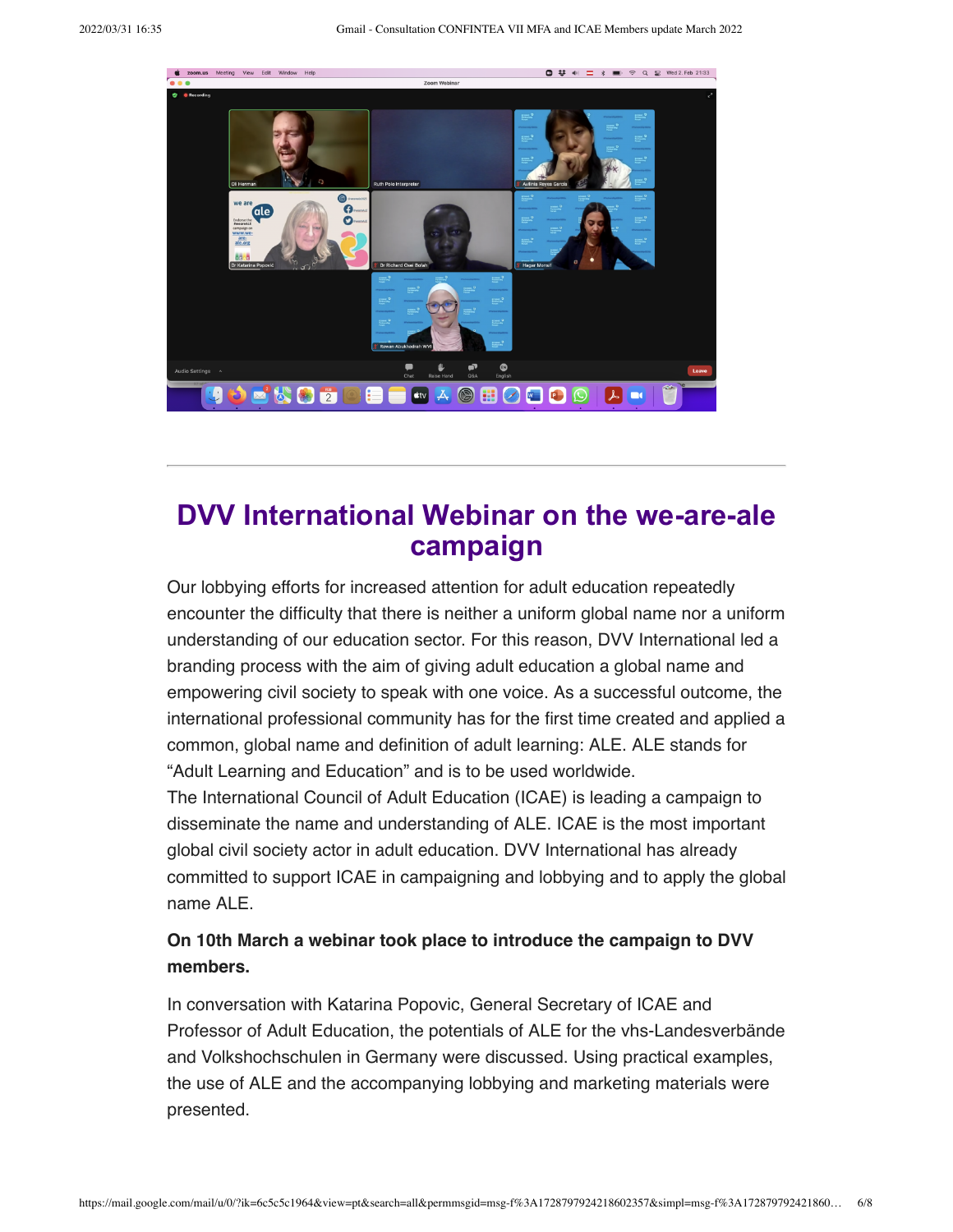2022/03/31 16:35 Gmail - Consultation CONFINTEA VII MFA and ICAE Members update March 2022



### **SAFE Project website and research report published**

In the Safe SpAces For Learning project, criteria for safe spaces for adult learners are discussed and developed.

A research report as well as recommendations are already available on the project website under the following link: https://www.safespacesale.eu

The project is led by EAPTV (Escola Profissional Amar Terra Verde / Portugal). Project partners are ICAE (International Council for Adult Education) / Serbia, The Vienna Adult Education Centres (lernraum.wien) / Austria, Dafni Kek / Greece, Patatrac / Italy, EAEA (European Association for the Education of Adults) / Belgium.